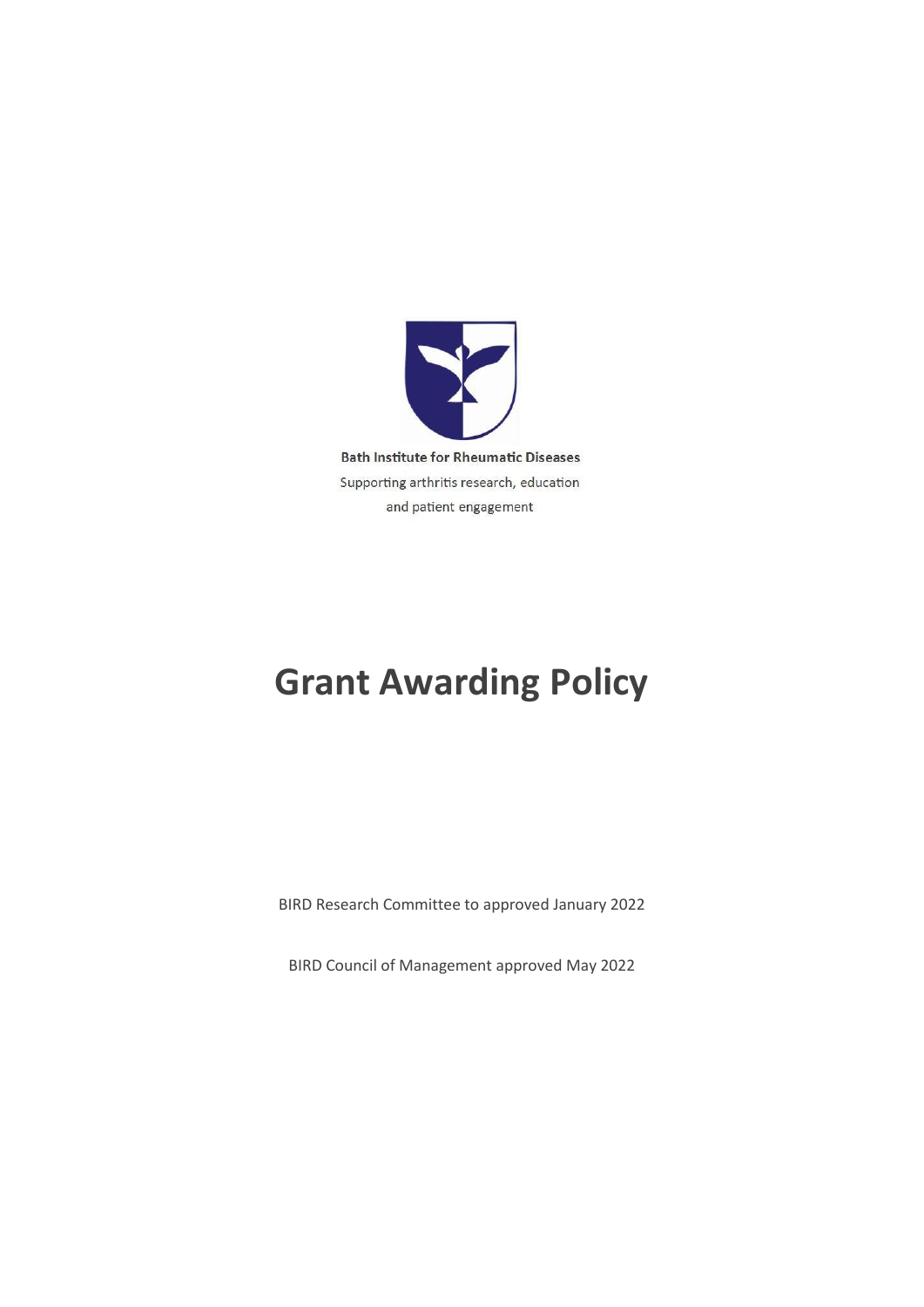# **1. Our purpose**

The Bath Institute for Rheumatic Diseases (BIRD) is an incorporated charity, the purpose of which is to support research and education into bone and joint diseases.

We support research primarily through funding for projects undertaken in or from Bath for THE benefit of patients worldwide.

Established in 1975 by the [Royal National Hospital for Rheumatic Diseases Foundation Trust](http://www.rnhrd.nhs.uk/) (RNHRD) and the [University of Bath,](http://www.bath.ac.uk/) BIRD become an independent charity in 1981.

# **2. Our objectives - what we fund and our priorities**

We fund research projects in rheumatic diseases which:

- help to promote and advance medical knowledge
- improve treatments for patients
- encourage collaboration between clinicians and research scientists

We look to award pump priming funding of small to medium-sized grants that would be ideally suited to pilot studies, preliminary research, tests of clinical effectiveness or would enable other grants to be made for the above research

Our guideline for grants applied for up to £20,000 but we may consider greater amounts, please contact the Executive Director before submission.

We encourage match funding where the applicant has secured funding from another source

# **3. How much we fund and for how long**

Each year the Council of Management allocates a maximum total value of awards available for the following year. This is usually around £80,000 per annum.

Each grant awarded is normally in the region of £10,000, although the BIRD Research Committee may award as much as £20,000 for a single project without referring to the Council of Management. Exceptionally BIRD may accept applications for larger amounts. In this situation applicants should contact the Executive Director for further guidance before making an application.

A maximum total value to be awarded during each financial year is set by Council annually during the last quarter of the preceding financial year for the guidance of the BIRD Research Committee. Council may opt to reduce or increase this amount at any time during the year, either on its own or on the recommendation of the BIRD Research Committee.

BIRD may not award the full amount applied for. In these circumstances, the applicant will be asked to confirm whether they still wish to accept the award.

We encourage match-funding.

# **4. Principles and exclusions**

We do not accept applications from commercial organisations or large national charities.

We accept co-applications from areas outside Bath if the lead partner is a rheumatic disease researcher at a research organisation based in Bath, including healthcare facilities or higher education.

In awarding any grant, BIRD does not assume the responsibility of employer.

Applicants must meet our terms and conditions below.

# **5. How to apply and deadlines**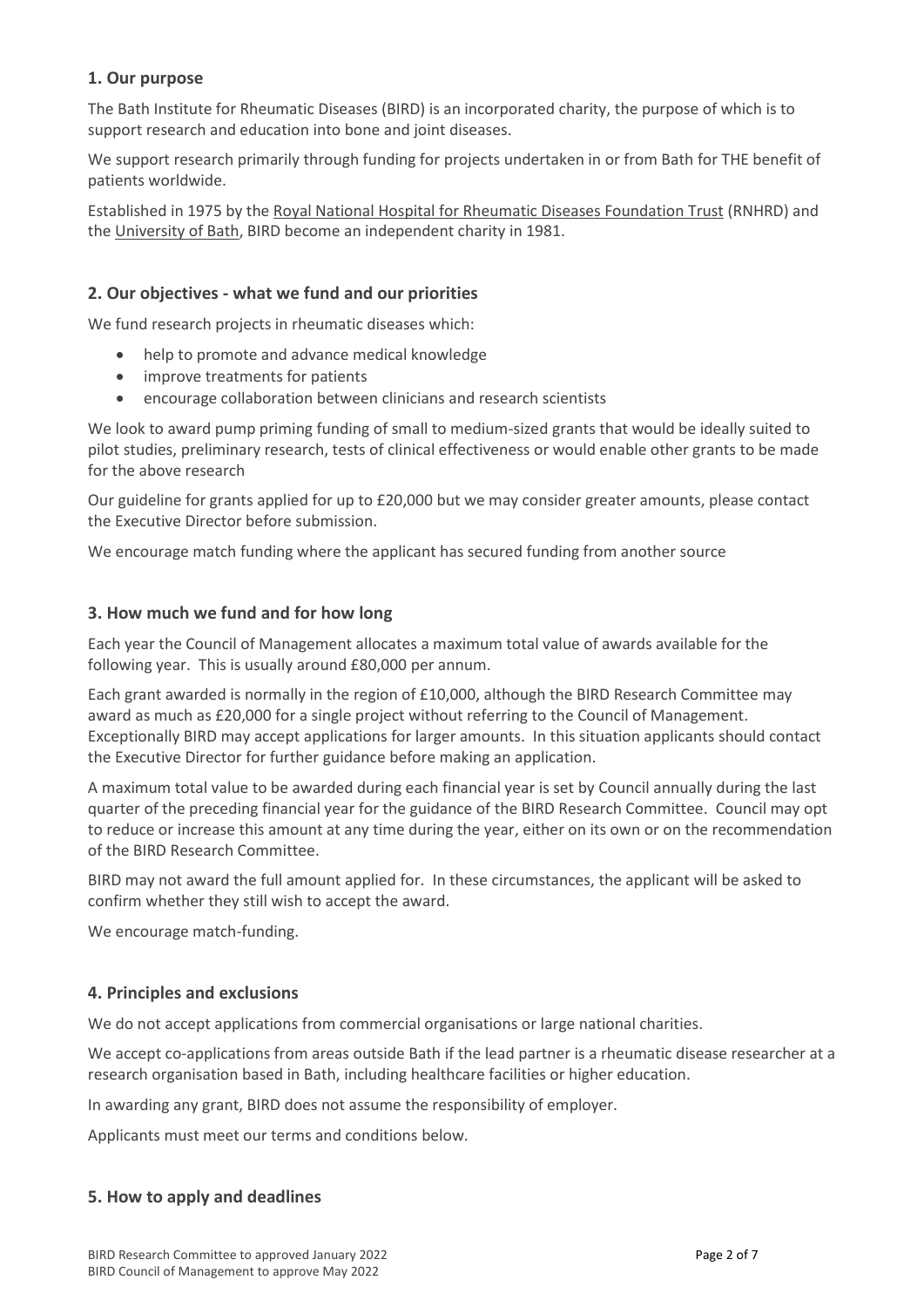Details of what is required, including the time scales for reviewing applications, are available from the website [www.birdbath.org.uk](http://www.birdbath.org.uk/) Applicants are encouraged to keep their application as short as possible. For items a - e below this should be a total maximum of 2,000 words.

Each application should consist of the following:

- a. A clear research question and background to show this has not been answered previously in the published literature (maximum 500 words)
- b. A proposed outline of research methodology with a study plan including start/end dates, time-lines, and key milestones, if appropriate. (maximum 500 words plus Gantt chart if appropriate)
- c. A lay summary of the proposed project describing the planned project and its potential impact (maximum 200 words), this will be used for publicity, with further amendment, as required, and a lay project plan for assessment by a lay member of BIRD Research Committee (500 words).
- d. Details of analyses to be performed (250 words)
- e. Dissemination plan (250 words)
- f. A clear statement of how the application relates to BIRD's charitable objectives with particular reference to rheumatic diseases. This should include how the application helps to promote and advance medical knowledge, improve treatments for patients, and encourages collaboration between clinicians and research scientists.
- g. Clarification of whether the application is for a pilot study, a test of clinical effectiveness, or "other", and if the applicant is new to research. If "other" further details will be requested (maximum 50 words).
- h. A statement regarding what will need to be in place prior to starting the study (maximum 200 words). This may include, for example, ethical approvals, consent forms, patient information sheets and questionnaires. Applicants will be requested to supply samples and / or evidence where relevant, e.g. notification of authorisation or approval from the appropriate ethics committee.
- i. Whether or not matched funding from another source has been sought, and if so, from what source, to what amount and whether or not the funding has been secured (maximum 100 words)
- j. A statement detailing your projects use of public/patient engagement involvement, if applicable (maximum 100 words)
- k. Evidence of the individual's track record (if not new to research), a summary CV, and a brief outline of the employing organisation e.g., a web link. Applicants will be advised to include brief details of other relevant professionals who may be involved, e.g., the name and role of their advisor or research group leader (maximum 200 words).
- l. How the applicant will acknowledge BIRD's support and help promote BIRD's name and work (maximum 200 words).
- m. Indicate whether an application has been submitted elsewhere and the status of that application

The whole application should fit onto six sides of A4, and should be accompanied by the proposed research Gantt chart referred to in (b) above, any reference list and relevant outcome measures, patient or clinician reported.

The application should be signed off by the authorised manager in the host institution. This could be, for example, a financial officer, the R&D Manager, or the head of department.

Not all of the above may be relevant to all applications. In such instances the applicant should state briefly why an element is not relevant.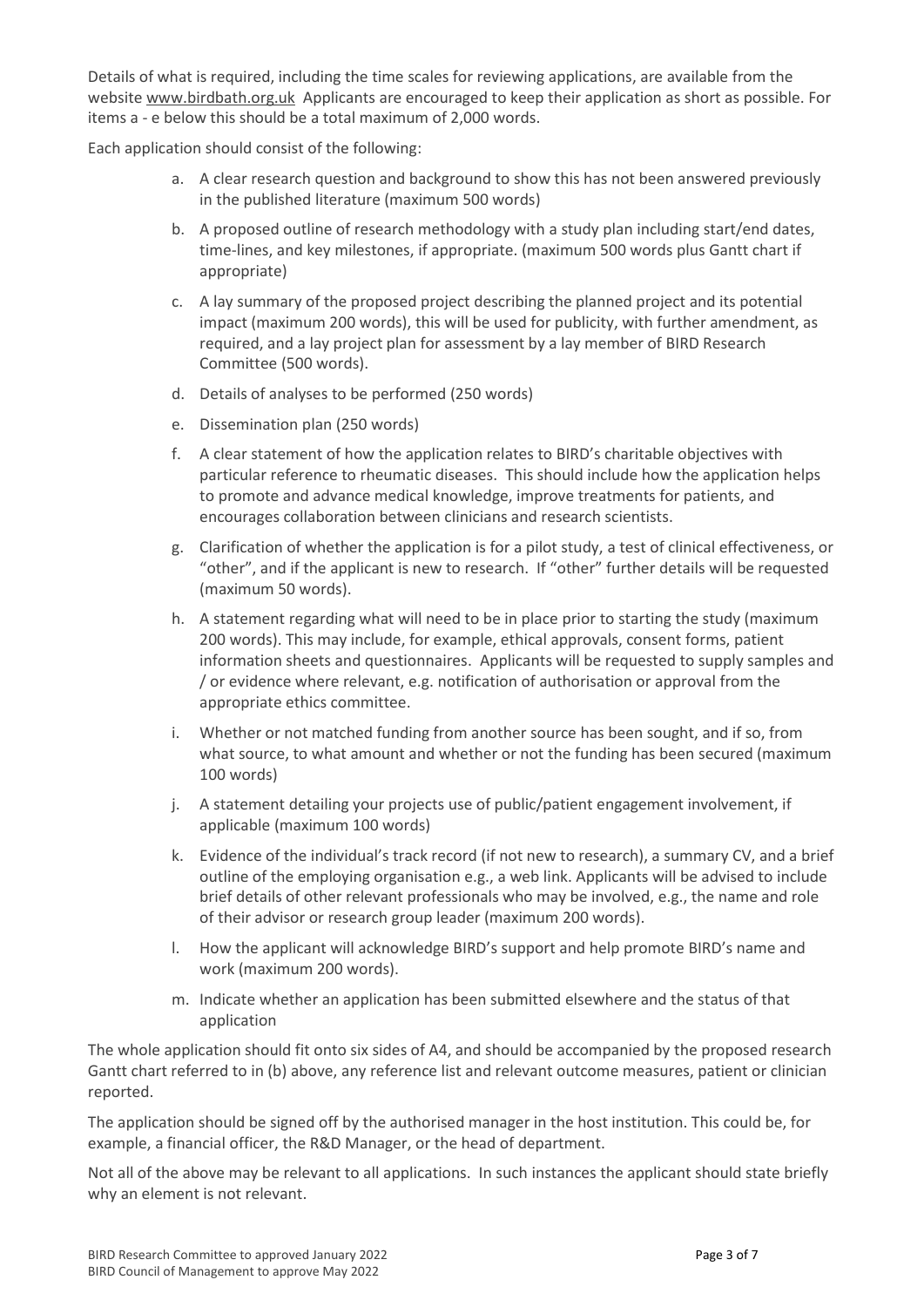The Research Assessment Group meets twice a year to make awards. The application deadlines are 31st May and 30th November

## **6. Assessment**

Each application will be reviewed and assessed by BIRD's Research Committee, a sub-group of the Council of Management, which includes patient representatives and lay representatives in a lay assessment capacity.

Applications for awards will be accepted at any point of the year and are kept on file until the next meeting of the BIRD Research Committee. Applications will be acknowledged and applicants advised of the date of the next committee meeting.

Each application is given a preliminary scrutiny on receipt to ensure it is relevant to BIRD's objectives and contains all the required elements, or an acceptable rationale for not doing so.

Decisions will be communicated by email.

The BIRD Research Committee will review and assess applications that pass the preliminary scrutiny twice a year, provisionally in May and November, with decisions communicated in July and January.

The applicant may be invited to introduce their application at the meeting and further information may be sought from the applicant at any point in the process of evaluation.

If an application falls outside the combined expertise of the committee, BIRD reserves the right to invite feedback from relevant specialists, e.g., a statistician or a health economist, as appropriate.

BIRD will provide a clear statement of what will not be funded, e.g., proposals of insufficient merit or not meeting the above charitable objectives.

#### **7. Terms and conditions**

All successful applicants will be given written confirmation of the charity's expectations in the form of the terms and conditions of the award. This will include, for example:

- i) BIRD's expectations in terms of maternity leave or extended absence through ill-health;
- ii) who owns any equipment purchased with BIRD funding;
- iii) what happens if the terms of the grant are not adhered to, e.g., the award is not used as agreed, or milestones are not met;
- iv) how BIRD's support should be acknowledged; and,
- v) reporting requirements in the form of annual or when the work is completed (whichever is sooner) reports to Council and, at the end of the study, the annual report and publicity material as required. This may be done in writing or by email. It should be a one page summary with a 50 word summary in lay speak. Appendices may be included if necessary.

The agreement should be signed off by the host institution's authorised manager, e.g., head of department, financial officer, research group leader, etc.

Receipt of the signed agreement by BIRD will be taken as confirming acceptance of the award. Successfully applicants will need to arrange with BIRD how payment will be made, again in writing or by email. The expectation in most instances is that the host organisation will invoice BIRD quarterly in arrears. Any underspent monies, shall be returned to BIRD once the project has been completed.

Where an award covers employment costs, the money will be paid in arrears. In such cases, an agreement with the employer may be required. BIRD will not act as an employer. BIRD will not cover sick, maternity pay or other employment benefits, all of which are to be covered by the hosting institution.

Work not started and expenditure incurred within six months after the proposed start date will be withdrawn unless an extension is agreed in writing with the ED.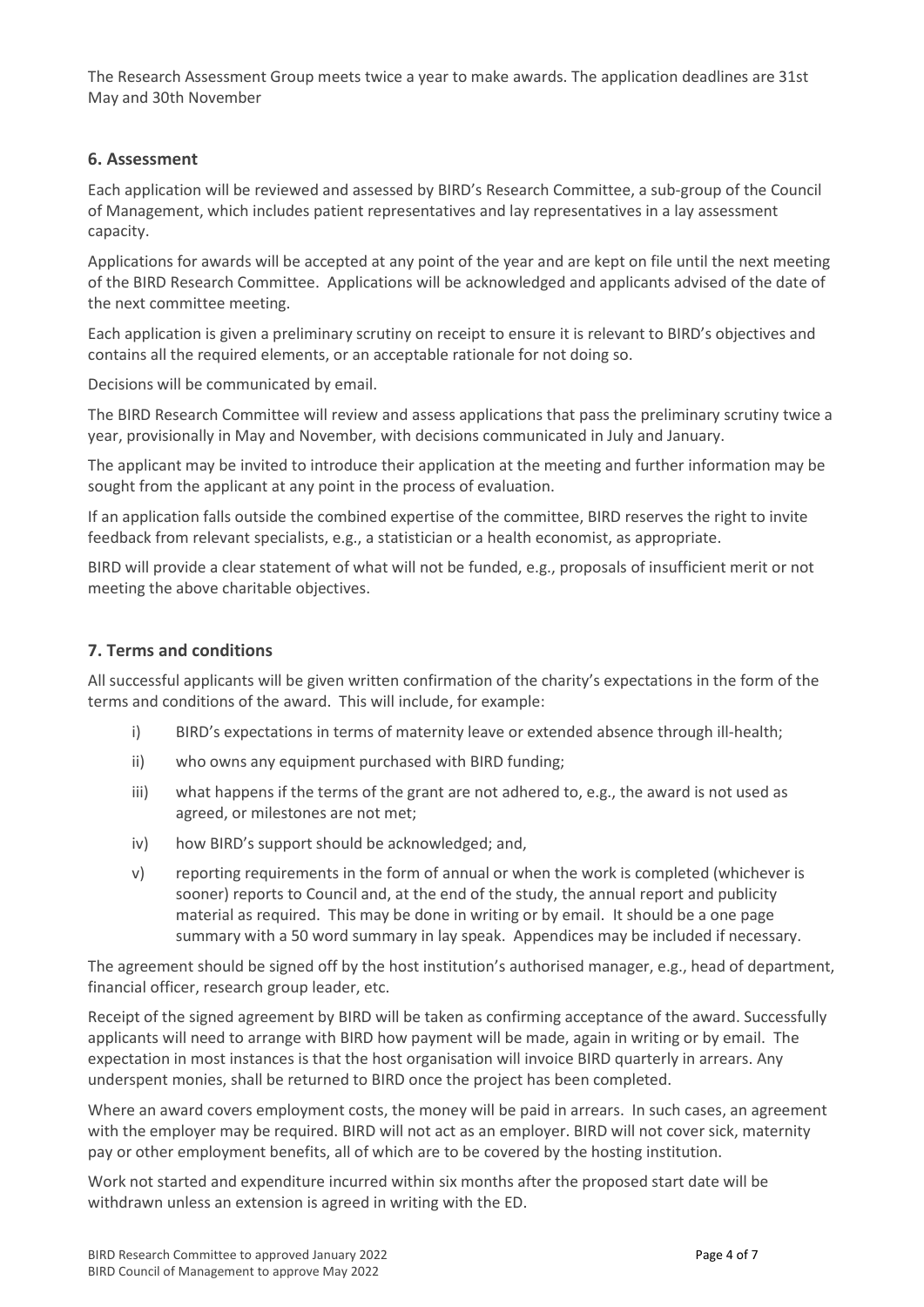Failure to meet conditions will result in the termination of the award by BIRD, and recovery of any invoiced funding to be reimbursed from the host institution.

# **Publicity**

The website will be updated throughout the year with news of each grant awarded, including its value, and brief details of the study. News of grants awarded will also be posted on social media and via a press release.

The availability and granting of awards will be publicised through -

- i) the BIRD website;
- ii) links to and from other web sites, relevant professional bodies, publications, other charities and so on, in keeping with BIRDs aims and strategic plans;
- iii) information to local NHS R&D departments, Universities, etc., in keeping with BIRD's aims and strategic plans;
- iv) relevant directories, the annual report etc;
- v) local media, social media and so on.

# **Monitoring**

Reports will be made to Council at the next meeting following a BIRD Research Committee meeting.

Details of amounts awarded and to whom, with a brief description of the studies, will be included in the Annual Report and Accounts.

# **8. Conflicts of interest**

BIRD accepts the definition and principles in the Charity Commission's document Conflicts of Interest: A guide for Charity Trustees (CC29). This states that 'a conflict of interest is any situation in which a trustee's personal interests, or loyalties could , or could be seen to, prevent the trustee from making a decision only in the best interests of the charity' - [www.gov.uk/guidance/manage-a-conflict-of-interest-in-your-charity](http://www.gov.uk/guidance/manage-a-conflict-of-interest-in-your-charity)

A register of interests will be kept and all trustees will make annual declarations. Interests which should be disclosed include personal investment in enterprises with involvement in pharmaceuticals or healthcare, and biotech. Third party investments (eg ISAs) are exempt.

If a member of the BIRD Research Committee knows the applicant or their work, they should make this known to the BIRD Research Committee. If a BIRD Research Committee member is more directly involved, e.g. as an advisor, they should not participate in the review process.

Where the Chair or Vice-Chair of BIRD Research Committee is an applicant or co-applicant they must declare an interest and should not be involved in that round of meetings.

Other members of the BIRD Research Committee may apply for funding, indeed it is encouraged as part of our charitable purpose to ensure research takes place. Members wishing to submit a grant application will abide by the guidelines governing submission of grant applications and their application will in no way receive any form of preferential consideration, being judged on merit alone.

All conflicts of interest arising from grant applications must be declared at or before the relevant meeting(s) where the application will be considered for support, and will be recorded in the minutes of the meeting. A list of all conflicts of interest will be circulated with the papers prior to the meeting.

**Direct interests:** A member will be automatically excluded from participation in both discussion of an application and the funding decision in cases where that individual has a direct interest in the funding proposal under discussion. A direct interest applies to any of the following situations:

- the member concerned is the named lead applicant on the grant application
- the member is a named co-applicant on the grant application
- a relative of the member is the lead applicant or co-applicant